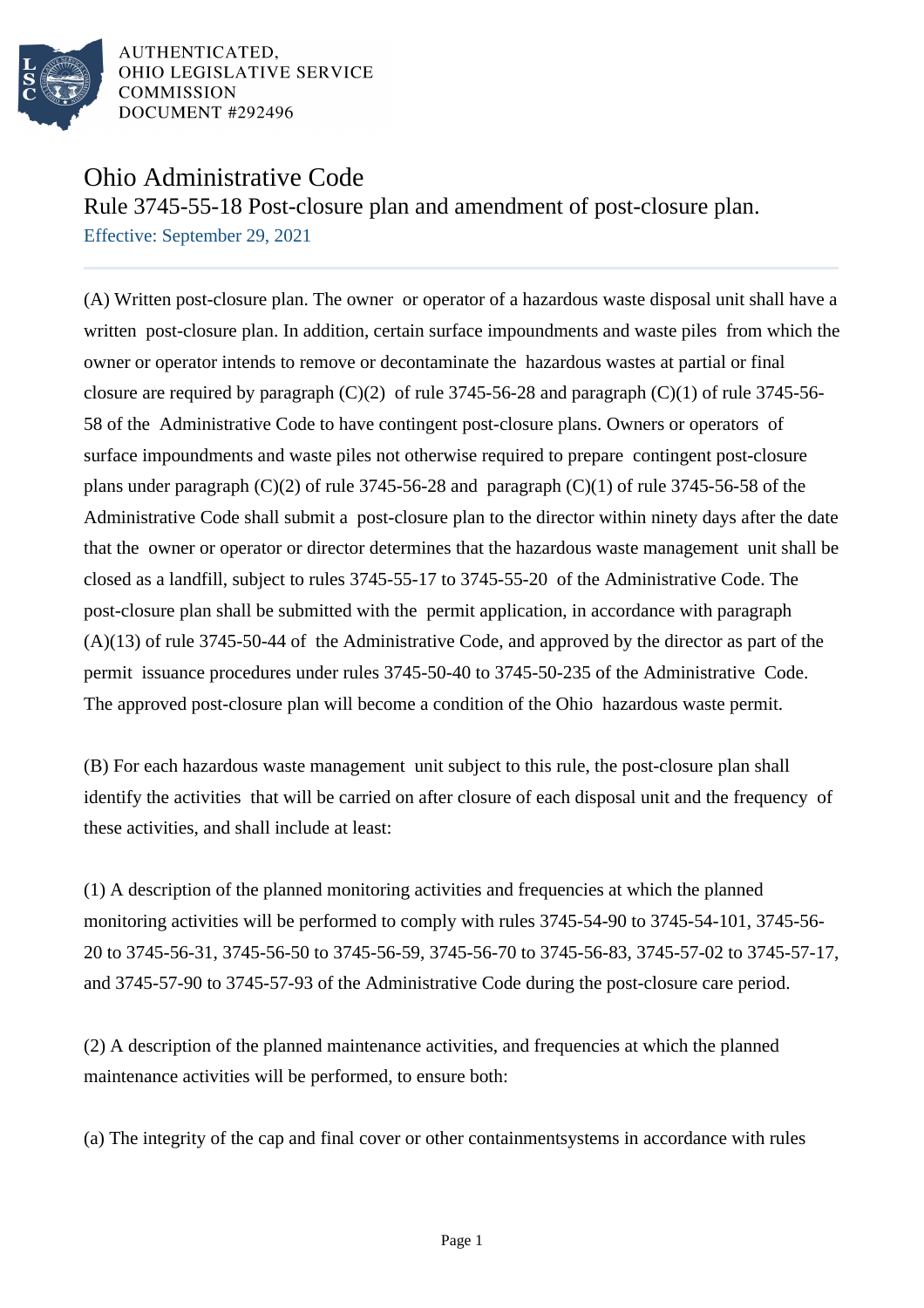

AUTHENTICATED. OHIO LEGISLATIVE SERVICE **COMMISSION** DOCUMENT #292496

3745-54-90 to 3745-54-101, 3745-56-20 to 3745-56-31, 3745-56-50 to 3745-56-59, 3745-56-70 to 3745-56-83, 3745-57-02 to 3745-57-17, and 3745-57-90 to 3745-57-93 of the Administrative Code; and

(b) The function of the monitoring equipment in accordance with rules  $3745-54-90$  to  $3745-54-101$ , 3745-56-20 to 3745-56-31, 3745-56-50 to 3745-56-59, 3745-56-70 to 3745-56-83, 3745-57-02 to 3745-57-17, and 3745-57-90 to 3745-57-93 of the Administrative Code.

(3) The name, address, and telephone number of the person or office to contact about the hazardous waste disposal unit or facility during the post-closure care period.

(4) For facilities where the director has applied alternative requirements at a regulated unit under paragraph (F) of rule 3745-54-90, paragraph (C) of rule 3745-55-10, or paragraph (D) of rule 3745-55-40 of the Administrative Code, either the alternative requirements that apply to the regulated unit, or a reference to the enforceable document containing the alternative requirements.

(C) Until final closure of the facility, a copy of the approved post-closure plan shall be furnished to the director upon request, including request by mail. After final closure has been certified, the person or office specified in paragraph (B)(3) of this rule shall keep the approved post-closure plan during the remainder of the post-closure period.

(D) Amendment of post-closure plan. The owner or operator shall submit a written notification of or request for a permit modification to authorize a change in the approved post-closure plan in accordance with the applicable requirements of rules 3745-50-40 to 3745-50-235 of the Administrative Code. The written notification or request shall include a copy of the amended postclosure plan for review or approval by the director:

(1) The owner or operator may submit a written notification or request to the director for a permit modification to amend the post-closure plan at any time during the active life of the facility or during the post-closure care period.

(2) The owner or operator shall submit a written notification of or request for a permit modification to authorize a change in the approved post-closure plan whenever any of the following occur: